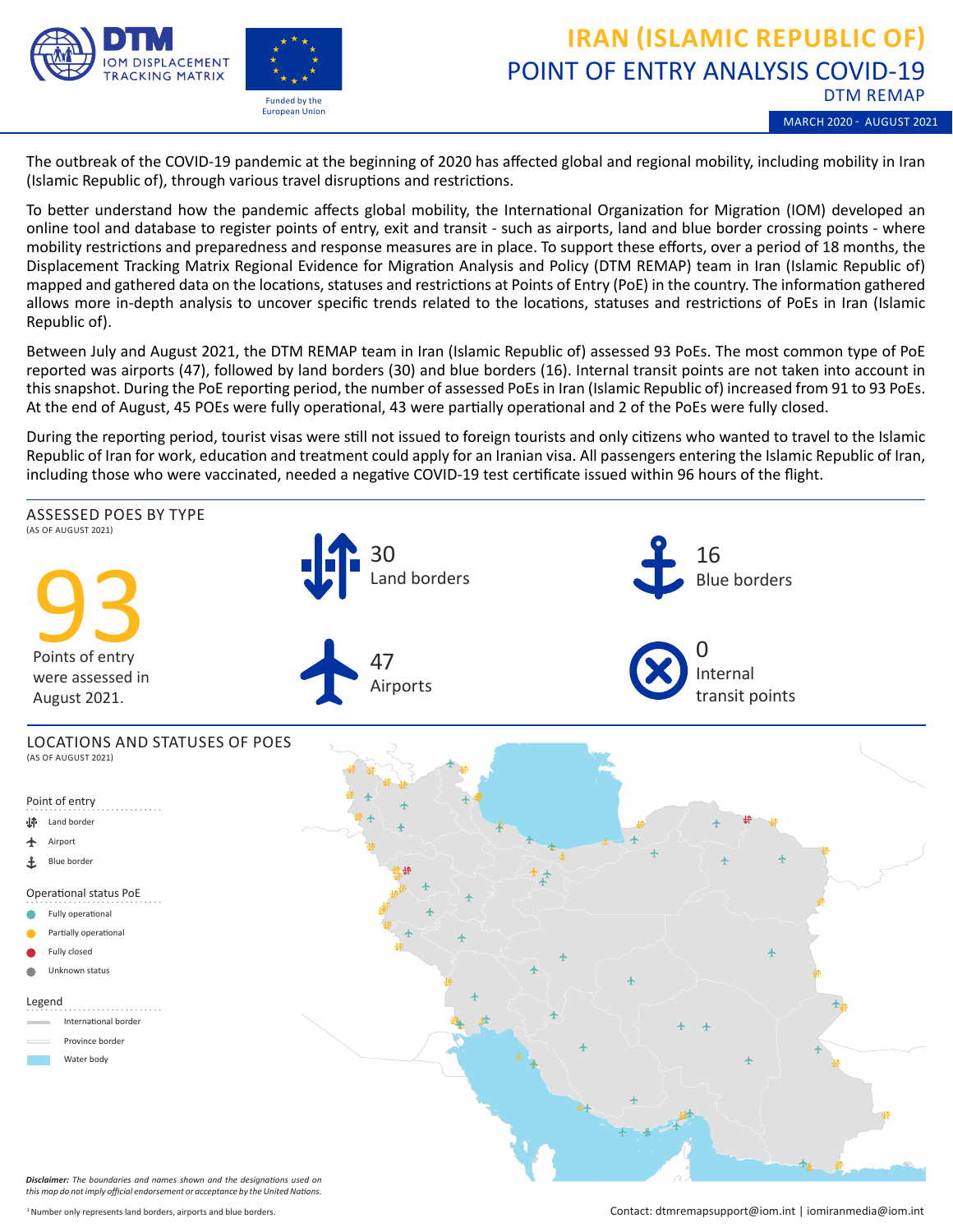## POINT OF ENTRY ANALYSIS COVID-19



MARCH 2020 - AUGUST 2021



IRAN (ISLAMIC REPUBLIC OF)

## **Timeline of confirmed national COVID-19 cases (weekly change) and status of PoEs (March 2020 - August 2021)**